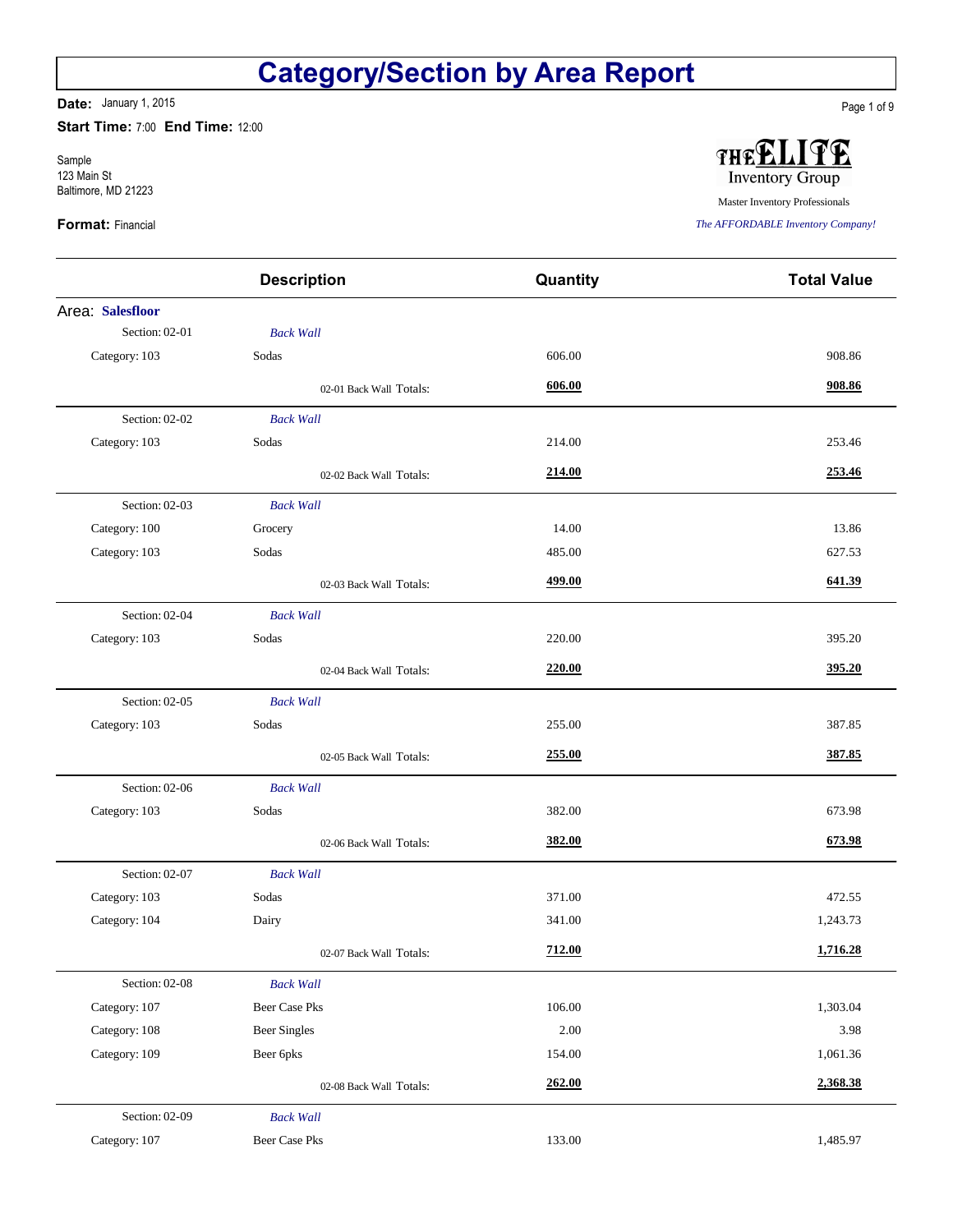**Date:** January 1, 2015

Page 2 of 9

|                | <b>Description</b>       | Quantity | <b>Total Value</b> |
|----------------|--------------------------|----------|--------------------|
| Category: 109  | Beer 6pks                | 124.00   | 668.96             |
|                | 02-09 Back Wall Totals:  | 257.00   | 2,154.93           |
| Section: 02-10 | <b>Back Wall</b>         |          |                    |
| Category: 100  | Grocery                  | 97.00    | 317.43             |
|                | 02-10 Back Wall Totals:  | 97.00    | 317.43             |
| Section: 02-11 | <b>Back Wall</b>         |          |                    |
| Category: 100  | Grocery                  | 39.00    | 116.61             |
|                | 02-11 Back Wall Totals:  | 39.00    | 116.61             |
| Section: 02-12 | <b>Back Wall</b>         |          |                    |
| Category: 100  | Grocery                  | 271.00   | 720.87             |
|                | 02-12 Back Wall Totals:  | 271.00   | 720.87             |
| Section: 02-13 | <b>Back Wall</b>         |          |                    |
| Category: 100  | Grocery                  | 867.00   | 2,021.55           |
|                | 02-13 Back Wall Totals:  | 867.00   | 2,021.55           |
| Section: 02-14 | <b>Back Wall</b>         |          |                    |
| Category: 102  | Wine                     | 70.00    | 976.30             |
|                | 02-14 Back Wall Totals:  | 70.00    | 976.30             |
| Section: 02-15 | <b>Back Wall</b>         |          |                    |
| Category: 102  | Wine                     | 59.00    | 621.61             |
| Category: 107  | <b>Beer Case Pks</b>     | 33.00    | 481.80             |
|                | 02-15 Back Wall Totals:  | 92.00    | 1,103.41           |
| Section: 03-01 | <b>Right Wall</b>        |          |                    |
| Category: 102  | Wine                     | 55.00    | 451.45             |
| Category: 105  | Liq 750/1ltr/1.75ltr     | 79.00    | 875.51             |
|                | 03-01 Right Wall Totals: | 134.00   | 1,326.96           |
| Section: 03-02 | <b>Right Wall</b>        |          |                    |
| Category: 102  | Wine                     | 80.00    | 506.70             |
|                | 03-02 Right Wall Totals: | 80.00    | 506.70             |
| Section: 03-03 | <b>Right Wall</b>        |          |                    |
| Category: 100  | Grocery                  | 3.00     | 6.87               |
| Category: 105  | Liq 750/1ltr/1.75ltr     | 228.00   | 3,965.62           |
|                | 03-03 Right Wall Totals: | 231.00   | 3,972.49           |
| Section: 03-04 | <b>Right Wall</b>        |          |                    |
| Category: 102  | Wine                     | 109.00   | 1,134.51           |
|                | 03-04 Right Wall Totals: | 109.00   | 1,134.51           |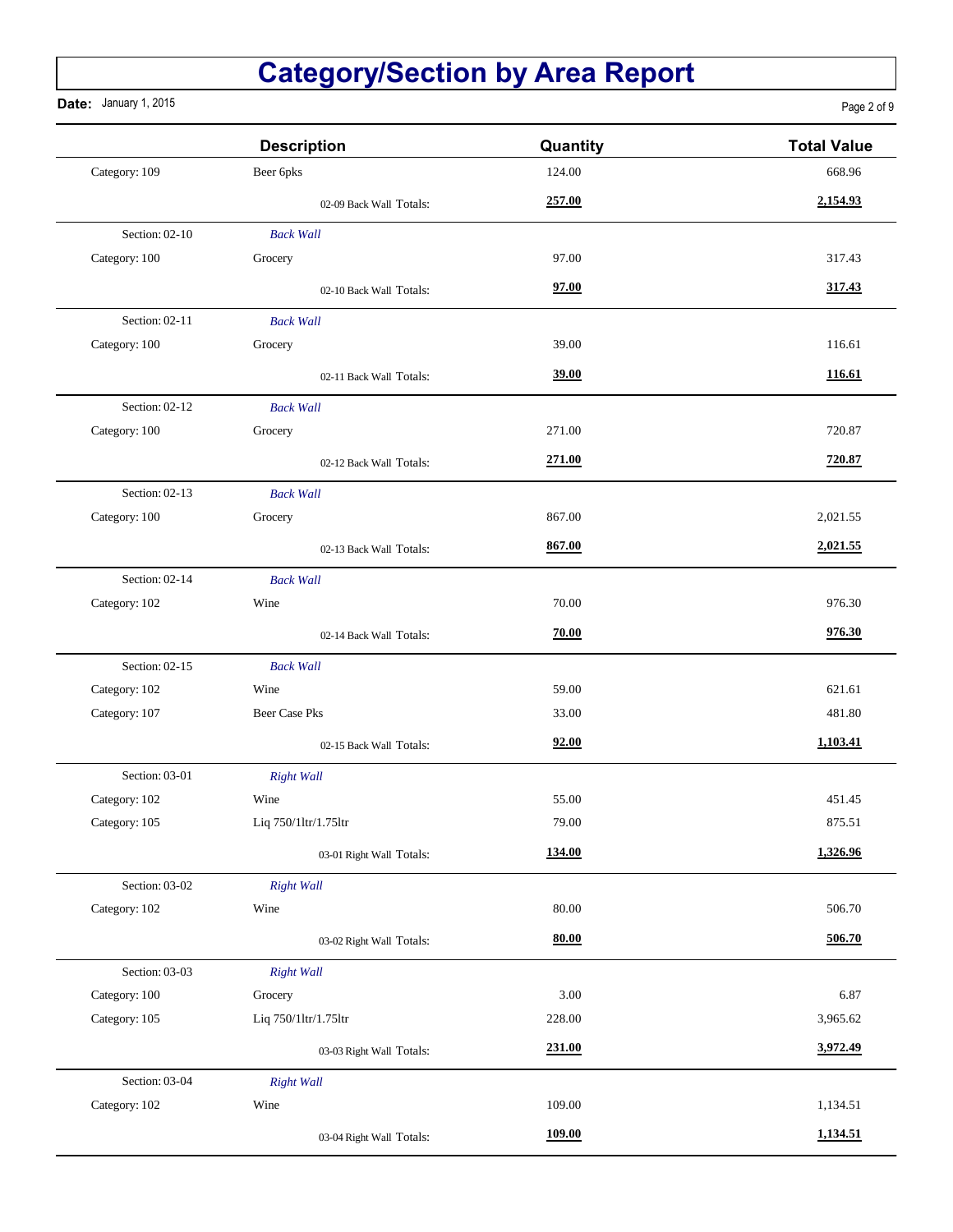**Date:** January 1, 2015

Page 3 of 9

|                | <b>Description</b>       | Quantity | <b>Total Value</b> |
|----------------|--------------------------|----------|--------------------|
| Section: 03-05 | <b>Right Wall</b>        |          |                    |
| Category: 102  | Wine                     | 106.00   | 1,094.06           |
|                | 03-05 Right Wall Totals: | 106.00   | 1,094.06           |
| Section: 04-01 | <b>Front Wall</b>        |          |                    |
| Category: 102  | Wine                     | 27.00    | 165.73             |
|                | 04-01 Front Wall Totals: | 27.00    | 165.73             |
| Section: 04-02 | <b>Front Wall</b>        |          |                    |
| Category: 102  | Wine                     | 105.00   | 832.55             |
|                | 04-02 Front Wall Totals: | 105.00   | 832.55             |
| Section: 04-03 | <b>Front Wall</b>        |          |                    |
| Category: 109  | Beer 6pks                | 38.00    | 278.62             |
|                | 04-03 Front Wall Totals: | 38.00    | 278.62             |
| Section: 04-04 | <b>Front Wall</b>        |          |                    |
| Category: 107  | <b>Beer Case Pks</b>     | 3.00     | 39.87              |
| Category: 108  | <b>Beer Singles</b>      | 100.00   | 453.70             |
| Category: 109  | Beer 6pks                | 47.00    | 401.03             |
|                | 04-04 Front Wall Totals: | 150.00   | 894.60             |
| Section: 04-05 | <b>Front Wall</b>        |          |                    |
| Category: 103  | Sodas                    | 33.00    | 52.47              |
| Category: 105  | Liq 750/1ltr/1.75ltr     | 10.00    | 139.30             |
| Category: 106  | Liq.375/200/100/50ml     | 2.00     | 51.98              |
|                | 04-05 Front Wall Totals: | 45.00    | 243.75             |
| Section: 04-06 | <b>Front Wall</b>        |          |                    |
| Category: 102  | Wine                     | 74.00    | 125.56             |
| Category: 105  | Liq 750/1ltr/1.75ltr     | 11.00    | 382.18             |
| Category: 106  | Liq.375/200/100/50ml     | 12.00    | 29.08              |
| Category: 108  | <b>Beer Singles</b>      | 98.00    | 163.52             |
|                | 04-06 Front Wall Totals: | 195.00   | 700.34             |
| Section: 04-07 | <b>Front Wall</b>        |          |                    |
| Category: 100  | Grocery                  | 62.00    | 123.38             |
|                | 04-07 Front Wall Totals: | 62.00    | 123.38             |
| Section: 04-08 | <b>Front Wall</b>        |          |                    |
| Category: 100  | Grocery                  | 364.00   | 828.30             |
|                | 04-08 Front Wall Totals: | 364.00   | 828.30             |
| Section: 04-09 | <b>Front Wall</b>        |          |                    |
| Category: 100  | Grocery                  | 115.00   | 605.65             |
| Category: 103  | Sodas                    | 119.00   | 187.31             |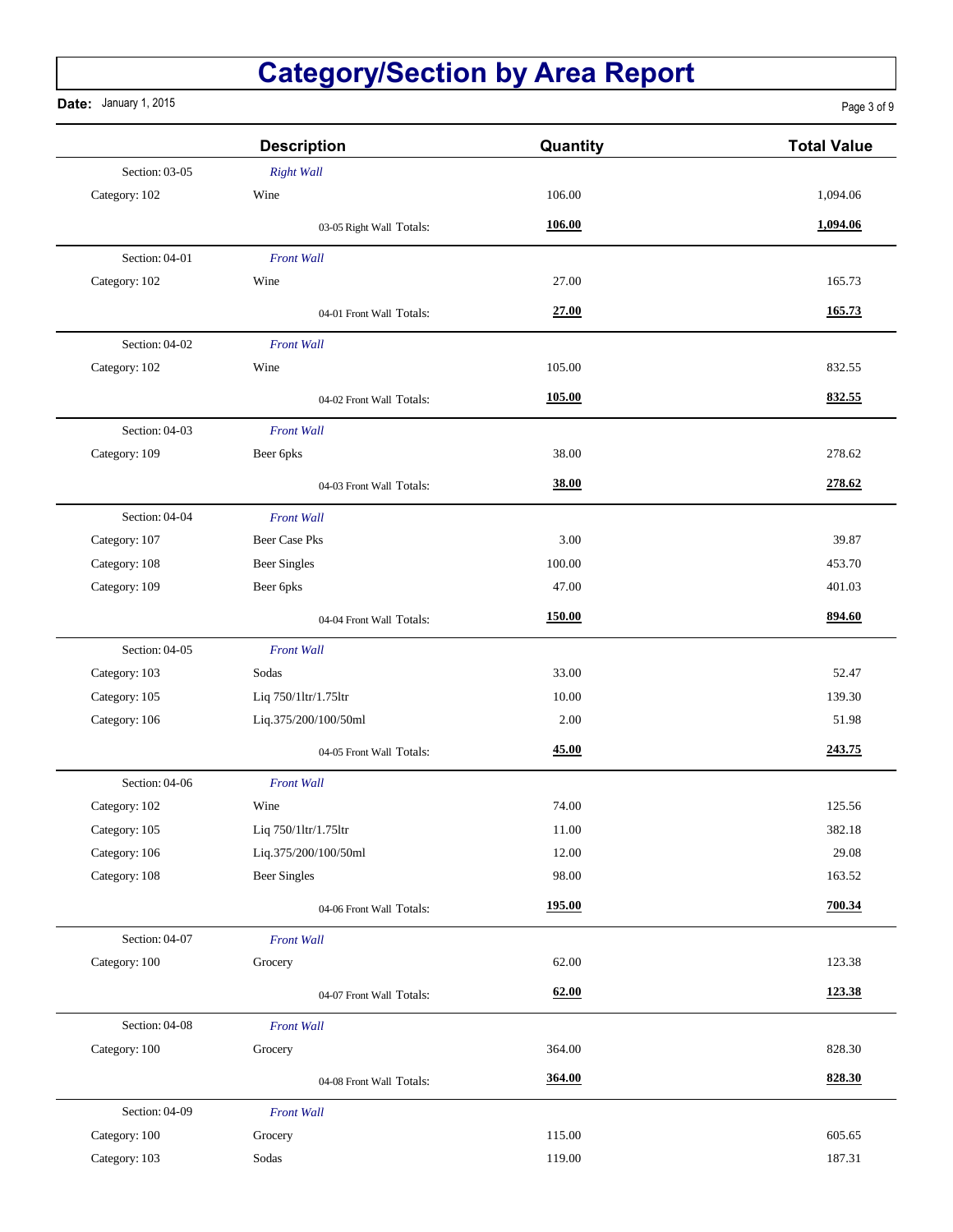**Date:** January 1, 2015

Page 4 of 9

|                | <b>Description</b>       | Quantity | <b>Total Value</b> |
|----------------|--------------------------|----------|--------------------|
|                | 04-09 Front Wall Totals: | 234.00   | 792.96             |
| Section: 05-01 | Check-Outs               |          |                    |
| Category: 100  | Grocery                  | 129.00   | 588.72             |
|                | 05-01 Check-Outs Totals: | 129.00   | 588.72             |
| Section: 05-02 | Check-Outs               |          |                    |
| Category: 100  | Grocery                  | 91.00    | 226.09             |
| Category: 105  | Liq 750/1ltr/1.75ltr     | 1.00     | 25.99              |
| Category: 106  | Liq.375/200/100/50ml     | 355.00   | 2,918.60           |
|                | 05-02 Check-Outs Totals: | 447.00   | 3,170.68           |
| Section: 05-03 | Check-Outs               |          |                    |
| Category: 100  | Grocery                  | 810.00   | 2,507.15           |
| Category: 101  | Cigarettes               | 6.00     | 35.64              |
|                | 05-03 Check-Outs Totals: | 816.00   | 2,542.79           |
| Section: 05-04 | Check-Outs               |          |                    |
| Category: 100  | Grocery                  | 34.00    | 79.76              |
| Category: 101  | Cigarettes               | 1,989.00 | 11,806.68          |
| Category: 106  | Liq.375/200/100/50ml     | 261.00   | 1,499.79           |
|                | 05-04 Check-Outs Totals: | 2,284.00 | 13,386.23          |
| Section: 05-05 | Check-Outs               |          |                    |
| Category: 100  | Grocery                  | 118.00   | 221.62             |
|                | 05-05 Check-Outs Totals: | 118.00   | 221.62             |
| Section: 05-06 | Check-Outs               |          |                    |
| Category: 100  | Grocery                  | 209.00   | 955.18             |
| Category: 101  | Cigarettes               | 1,052.00 | 6,417.17           |
| Category: 106  | Liq.375/200/100/50ml     | 80.00    | 223.80             |
|                | 05-06 Check-Outs Totals: | 1,341.00 | 7,596.15           |
| Section: 05-07 | Check-Outs               |          |                    |
| Category: 101  | Cigarettes               | 372.00   | 2,261.10           |
| Category: 105  | Liq 750/1ltr/1.75ltr     | 2.00     | 47.98              |
| Category: 106  | Liq.375/200/100/50ml     | 1,023.00 | 2,655.33           |
|                | 05-07 Check-Outs Totals: | 1,397.00 | 4,964.41           |
| Section: 05-08 | Check-Outs               |          |                    |
| Category: 100  | Grocery                  | 33.00    | 173.11             |
| Category: 106  | Liq.375/200/100/50ml     | 210.00   | 360.60             |
|                | 05-08 Check-Outs Totals: | 243.00   | 533.71             |
| Section: 05-09 | Check-Outs               |          |                    |
| Category: 100  | Grocery                  | 983.00   | 1,744.14           |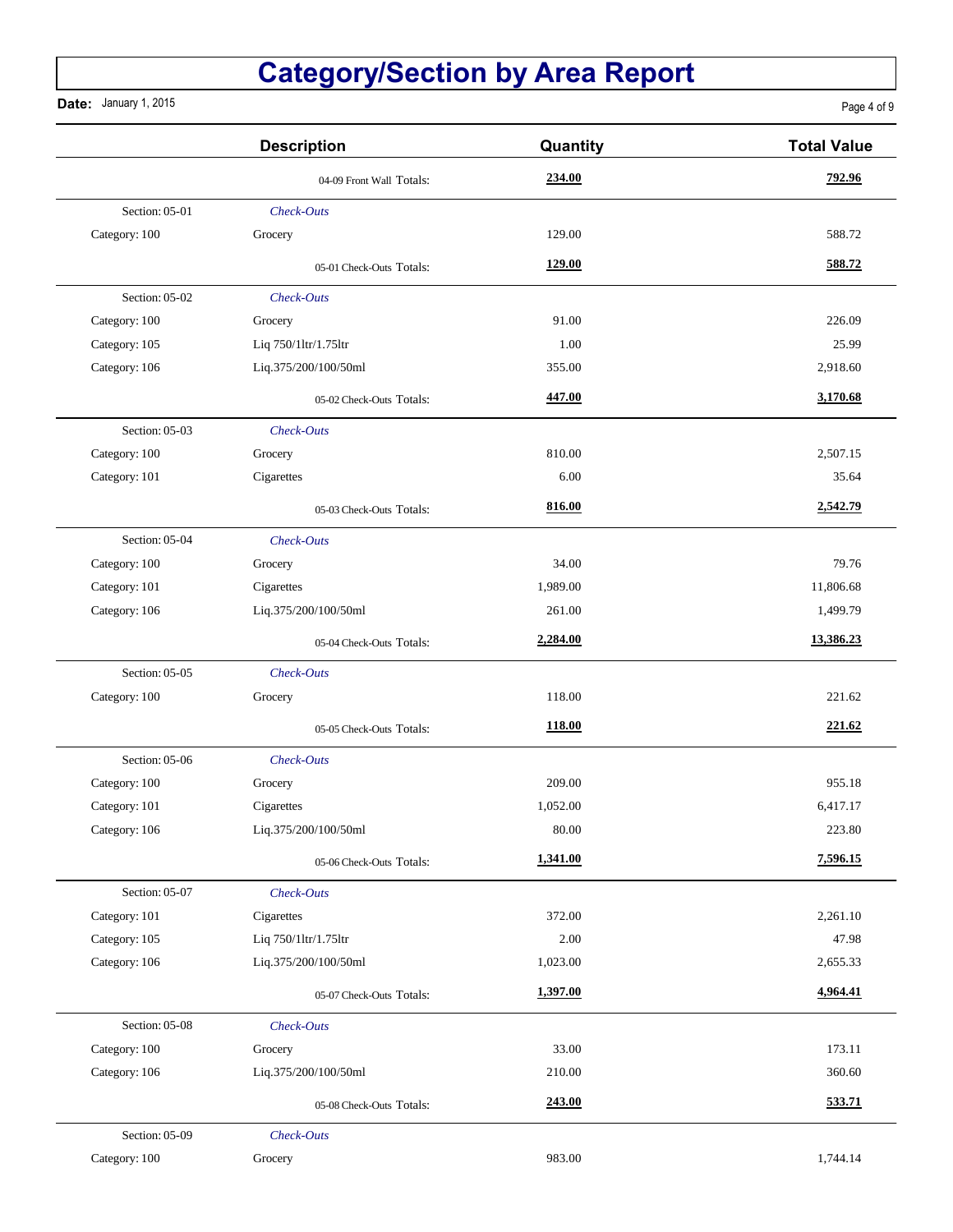**Date:** January 1, 2015

|                | <b>Description</b>       | Quantity | <b>Total Value</b> |
|----------------|--------------------------|----------|--------------------|
|                | 05-09 Check-Outs Totals: | 983.00   | 1,744.14           |
| Section: 06-01 | Gondola 1                |          |                    |
| Category: 100  | Grocery                  | 261.00   | 473.50             |
|                | 06-01 Gondola 1 Totals:  | 261.00   | 473.50             |
| Section: 06-02 | Gondola 1                |          |                    |
| Category: 100  | Grocery                  | 81.00    | 180.09             |
|                | 06-02 Gondola 1 Totals:  | 81.00    | 180.09             |
| Section: 06-03 | Gondola 1                |          |                    |
| Category: 100  | Grocery                  | 316.00   | 448.24             |
|                | 06-03 Gondola 1 Totals:  | 316.00   | 448.24             |
| Section: 06-04 | Gondola 1                |          |                    |
| Category: 100  | Grocery                  | 447.00   | 322.94             |
| Category: 103  | Sodas                    | 53.00    | 52.47              |
|                | 06-04 Gondola 1 Totals:  | 500.00   | 375.41             |
| Section: 07-01 | Gondola 2                |          |                    |
| Category: 100  | Grocery                  | 312.00   | 369.14             |
|                | 07-01 Gondola 2 Totals:  | 312.00   | 369.14             |
| Section: 07-02 | Gondola 2                |          |                    |
| Category: 100  | Grocery                  | 2,770.00 | 2,546.62           |
|                | 07-02 Gondola 2 Totals:  | 2,770.00 | 2,546.62           |
| Section: 07-03 | Gondola 2                |          |                    |
| Category: 100  | Grocery                  | 154.00   | 237.46             |
|                | 07-03 Gondola 2 Totals:  | 154.00   | 237.46             |
| Section: 07-04 | Gondola 2                |          |                    |
| Category: 100  | Grocery                  | 214.00   | 290.86             |
|                | 07-04 Gondola 2 Totals:  | 214.00   | 290.86             |
| Section: 07-05 | Gondola 2                |          |                    |
| Category: 100  | Grocery                  | 283.00   | 570.07             |
|                | 07-05 Gondola 2 Totals:  | 283.00   | 570.07             |
| Section: 07-06 | Gondola 2                |          |                    |
| Category: 100  | Grocery                  | 337.00   | 389.85             |
|                | 07-06 Gondola 2 Totals:  | 337.00   | 389.85             |
| Section: 08-01 | Gondola 3                |          |                    |
| Category: 100  | Grocery                  | 383.00   | 1,189.07           |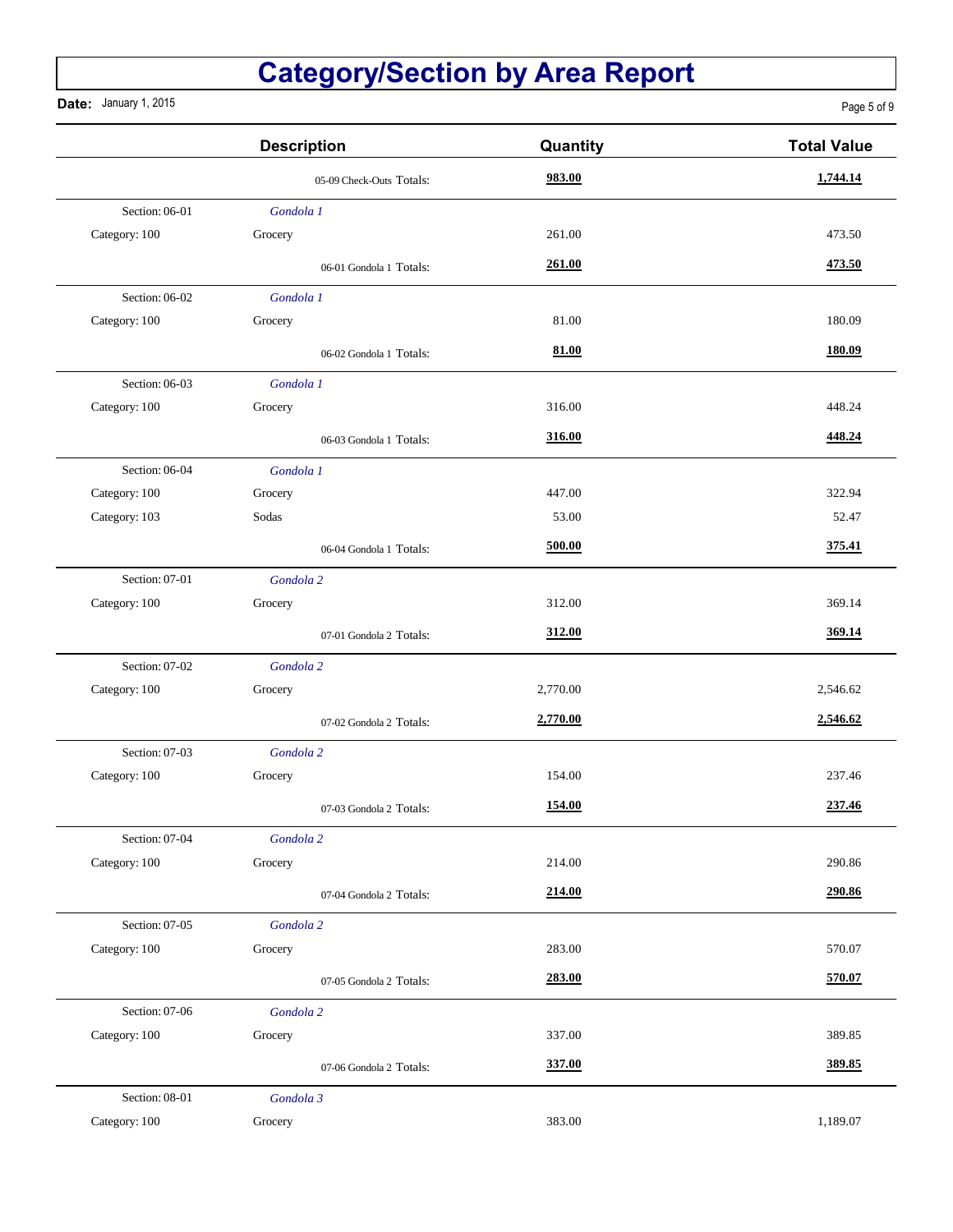**Date:** January 1, 2015

Page 6 of 9

|                | <b>Description</b>      | Quantity | <b>Total Value</b> |
|----------------|-------------------------|----------|--------------------|
|                | 08-01 Gondola 3 Totals: | 383.00   | 1,189.07           |
| Section: 08-02 | Gondola 3               |          |                    |
| Category: 100  | Grocery                 | 235.00   | 615.49             |
|                | 08-02 Gondola 3 Totals: | 235.00   | 615.49             |
| Section: 08-03 | Gondola 3               |          |                    |
| Category: 100  | Grocery                 | 318.00   | 551.29             |
|                | 08-03 Gondola 3 Totals: | 318.00   | 551.29             |
| Section: 08-04 | Gondola 3               |          |                    |
| Category: 100  | Grocery                 | 297.00   | 202.05             |
|                | 08-04 Gondola 3 Totals: | 297.00   | 202.05             |
| Section: 08-05 | Gondola 3               |          |                    |
| Category: 100  | Grocery                 | 1,821.00 | 1,855.08           |
|                | 08-05 Gondola 3 Totals: | 1,821.00 | 1,855.08           |
| Section: 09-01 | Gondola 4               |          |                    |
| Category: 100  | Grocery                 | 408.00   | 942.44             |
|                | 09-01 Gondola 4 Totals: | 408.00   | 942.44             |
| Section: 09-02 | Gondola 4               |          |                    |
| Category: 100  | Grocery                 | 73.00    | 310.97             |
|                | 09-02 Gondola 4 Totals: | 73.00    | 310.97             |
| Section: 09-03 | Gondola 4               |          |                    |
| Category: 100  | Grocery                 | 144.00   | 475.56             |
|                | 09-03 Gondola 4 Totals: | 144.00   | 475.56             |
| Section: 09-04 | Gondola 4               |          |                    |
| Category: 100  | Grocery                 | 48.00    | 102.12             |
|                | 09-04 Gondola 4 Totals: | 48.00    | 102.12             |
| Section: 09-05 | Gondola 4               |          |                    |
| Category: 100  | Grocery                 | 200.00   | 669.82             |
|                | 09-05 Gondola 4 Totals: | 200.00   | 669.82             |
| Section: 10-01 | Gondola 5               |          |                    |
| Category: 100  | Grocery                 | 63.00    | 203.37             |
|                | 10-01 Gondola 5 Totals: | 63.00    | 203.37             |
| Section: 11-01 | Gondola 6               |          |                    |
| Category: 100  | Grocery                 | 103.00   | 113.57             |
| Category: 103  | Sodas                   | 31.00    | 77.50              |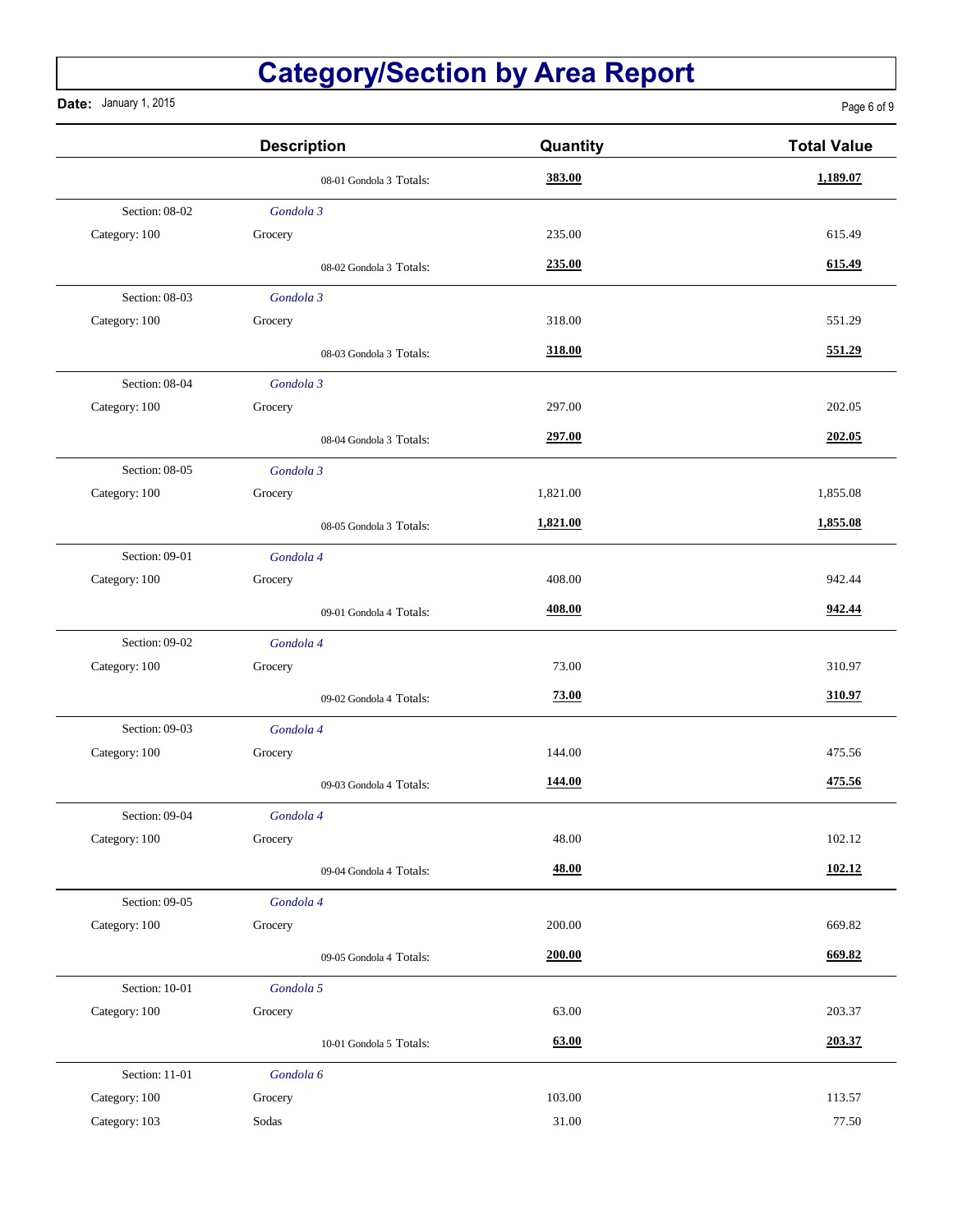**Date:** January 1, 2015

Page 7 of 9

|                | <b>Description</b>      | Quantity | <b>Total Value</b> |
|----------------|-------------------------|----------|--------------------|
|                | 11-01 Gondola 6 Totals: | 134.00   | 191.07             |
| Section: 11-02 | Gondola 6               |          |                    |
| Category: 100  | Grocery                 | 426.00   | 762.04             |
|                | 11-02 Gondola 6 Totals: | 426.00   | 762.04             |
| Section: 11-03 | Gondola 6               |          |                    |
| Category: 100  | Grocery                 | 41.00    | 78.39              |
|                | 11-03 Gondola 6 Totals: | 41.00    | 78.39              |
| Section: 12-01 | Gondola 7               |          |                    |
| Category: 100  | Grocery                 | 58.00    | 232.82             |
| Category: 103  | Sodas                   | 56.00    | 111.54             |
|                | 12-01 Gondola 7 Totals: | 114.00   | 344.36             |
| Section: 12-02 | Gondola 7               |          |                    |
| Category: 103  | Sodas                   | 22.00    | 87.78              |
|                | 12-02 Gondola 7 Totals: | 22.00    | 87.78              |
| Section: 12-03 | Gondola 7               |          |                    |
| Category: 103  | Sodas                   | 145.00   | 220.55             |
|                | 12-03 Gondola 7 Totals: | 145.00   | 220.55             |
| Section: 12-04 | Gondola 7               |          |                    |
| Category: 103  | Sodas                   | 207.00   | 1,032.93           |
|                | 12-04 Gondola 7 Totals: | 207.00   | 1,032.93           |
| Section: 12-05 | Gondola 7               |          |                    |
| Category: 103  | Sodas                   | 128.00   | 229.12             |
|                | 12-05 Gondola 7 Totals: | 128.00   | 229.12             |
| Section: 13-01 | Gondoa 8                |          |                    |
| Category: 100  | Grocery                 | 639.00   | 712.47             |
|                | 13-01 Gondoa 8 Totals:  | 639.00   | 712.47             |
| Section: 13-02 | Gondola 8               |          |                    |
| Category: 100  | Grocery                 | 316.00   | 859.34             |
|                | 13-02 Gondola 8 Totals: | 316.00   | 859.34             |
| Section: 13-03 | Gondola 8               |          |                    |
| Category: 100  | Grocery                 | 224.00   | 630.12             |
|                | 13-03 Gondola 8 Totals: | 224.00   | 630.12             |
| Section: 14-01 | Gondola 9               |          |                    |
| Category: 102  | Wine                    | 197.00   | 2,067.91           |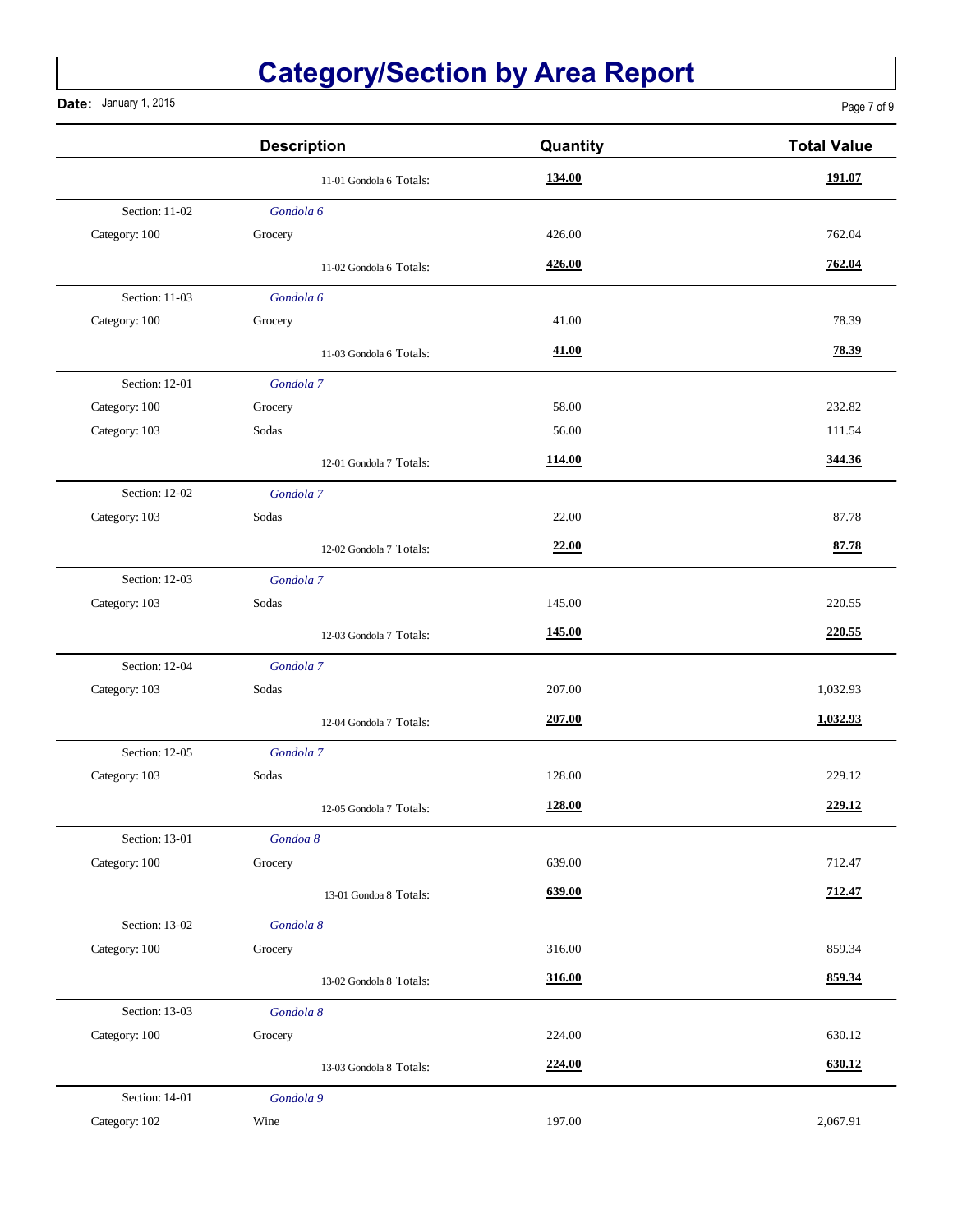**Date:** January 1, 2015

Page 8 of 9

|                 | <b>Description</b>        | Quantity      | <b>Total Value</b> |
|-----------------|---------------------------|---------------|--------------------|
|                 | 14-01 Gondola 9 Totals:   | 197.00        | 2,067.91           |
| Section: 14-02  | Gondola 9                 |               |                    |
| Category: 102   | Wine                      | 113.00        | 1,174.90           |
|                 | 14-02 Gondola 9 Totals:   | 113.00        | 1,174.90           |
| Section: 15-01  | Gondola 10                |               |                    |
| Category: 102   | Wine                      | 251.00        | 3,203.59           |
|                 | 15-01 Gondola 10 Totals:  | 251.00        | 3,203.59           |
| Section: 15-02  | Gondola 10                |               |                    |
| Category: 102   | Wine                      | 19.00         | 189.81             |
|                 | 15-02 Gondola 10 Totals:  | 19.00         | 189.81             |
| Section: 15-03  | Gondola 10                |               |                    |
| Category: 102   | Wine                      | 206.00        | 2,290.08           |
|                 | 15-03 Gondola 10 Totals:  | 206.00        | 2,290.08           |
| Section: 15-09  | Gondola 10                |               |                    |
| Category: 100   | Grocery                   | 5.00          | 9.95               |
|                 | 15-09 Gondola 10 Totals:  | 5.00          | 9.95               |
| Section: 16-01  | Gondola 11                |               |                    |
| Category: 100   | Grocery                   | 4.00          | 7.96               |
| Category: 102   | Wine                      | 36.00         | 311.64             |
|                 | 16-01 Gondola 11 Totals:  | 40.00         | 319.60             |
| Section: 16-02  | Gondola 11                |               |                    |
| Category: 105   | Liq 750/1ltr/1.75ltr      | 145.00        | 2,323.45           |
|                 | 16-02 Gondola 11 Totals:  | 145.00        | 2,323.45           |
| Section: 16-03  | Gondola 11                |               |                    |
| Category: 102   | Wine                      | 17.00         | 135.83             |
|                 | 16-03 Gondola 11 Totals:  | 17.00         | 135.83             |
| Section: 16-04  | Gondola 11                |               |                    |
| Category: 102   | Wine                      | 152.00        | 1,599.48           |
|                 | 16-04 Gondola 11 Totals:  | <b>152.00</b> | 1,599.48           |
|                 | <b>Salesfloor Totals:</b> | 27,240.00     | 93,861.17          |
| Area: Stockroom |                           |               |                    |
| Section: 500-01 | <b>Backroom</b>           |               |                    |
| Category: 101   | Cigarettes                | 649.00        | 3,831.95           |
| Category: 103   | Sodas                     | 2,600.00      | 3,631.80           |
| Category: 105   | Liq 750/1ltr/1.75ltr      | 174.00        | 3,511.06           |